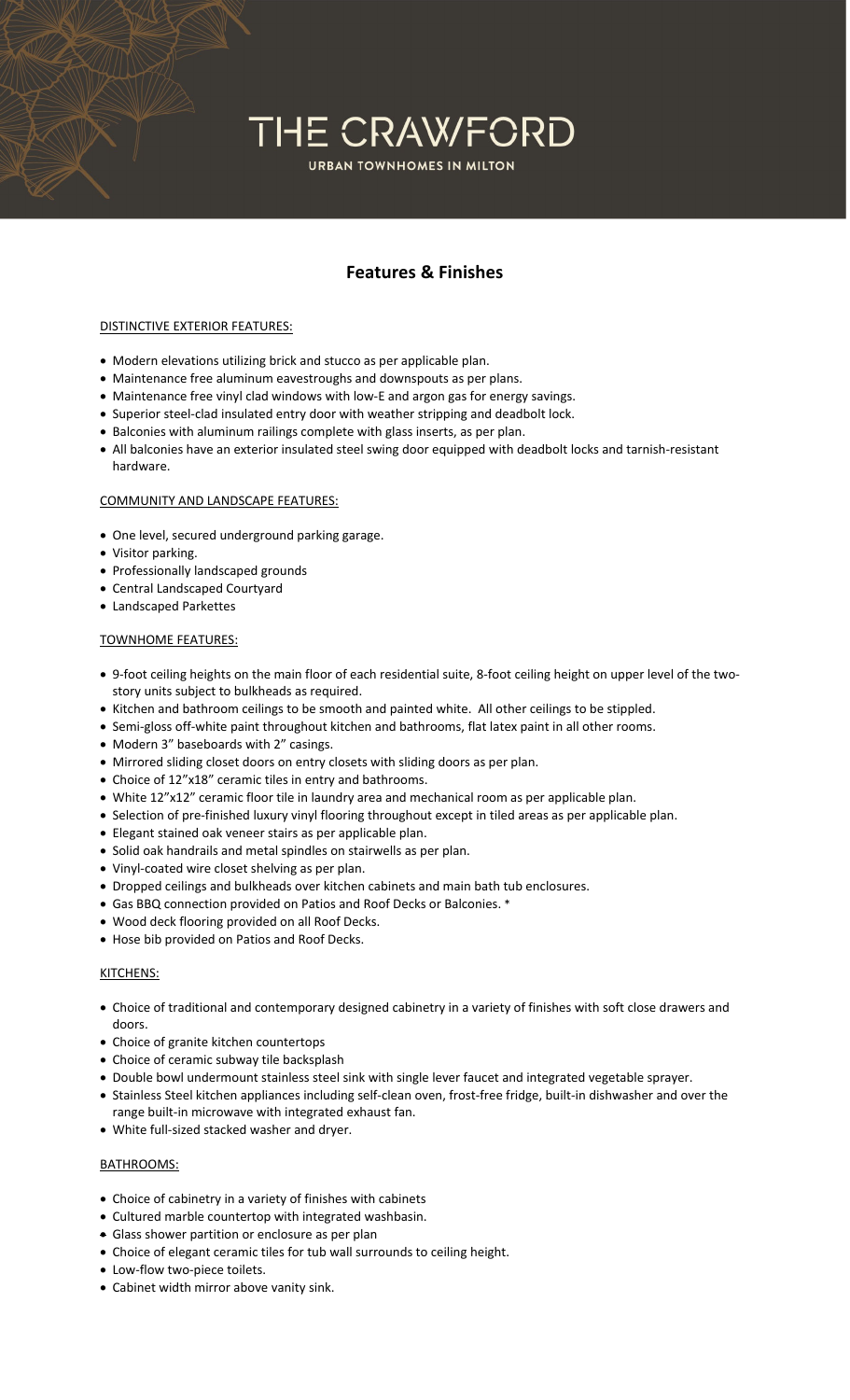#### ELECTRICAL AND MECHANICAL FEATURES:

- Gas fired high velocity furnace.
- Central air conditioning.
- Rental hot water equipment.
- Ceiling light fixtures provided in the entry, foyer, kitchen, dining and bedrooms as per plan.
- Switch controlled receptacles in great room.
- White Decora style switches, plugs and plates.
- Ground fault electrical outlets in all bathrooms.
- 100 amp service panel with circuit breakers and copper wiring throughout.
- All exhaust fans vented to the exterior.
- Electric door chime.

#### SECURITY FEATURES:

- Hinges and striker plates reinforced with extra long screws.
- Additional blocking at all exterior door jambs.
- Additional screws at patio door to help prevent lifting.
- Carbon monoxide, heat and smoke detectors as per O.B.C., as per plan.

\*There will be one (1) Gas BBQ connection provided per dwelling unit, location to be determined by developer.

All finishes to be chosen are as per plan and shall be chosen from a selection of Vendor's standard samples. All available features and finishes are as per plan and may vary from suite to suite. Principal Rooms consist of the Living Room, Dining Room, Kitchen and Bedrooms. All features and finishes, price and specifications are subject to change without notice. Please note: The ceiling heights stated are approximate. The height is measured from the upper surface of the sub-floor. Where ceiling bulkheads are installed or where drop ceilings are necessary such as kitchen, foyer, closets, bathrooms, laundry rooms and hallways, the ceiling height will be less than stated. All available features and finishes are as per plan and may vary from suite to suite. All areas and stated room dimensions are approximate. Floor area measured in accordance with Tarion bulletin #22. Actual living area will vary from floor area stated. Builder may substitute materials for those provided in the plans and specifications provided such materials are of quality equal to or better than the material provided for in the plans and specifications. Purchasers acknowledge that there may be a step‐up condition to balconies and/or terraces as may be required by site conditions. Decorative and upgraded items displayed in the furnished model suites and sales office are for display purposes only and are not included in the purchase price. The provisions of Schedule "X" of this Agreement, including section 6, apply to this Schedule "A", and where there is any conflict between the above provisions and the provisions of Schedule X", Schedule "X" shall govern. E. & O. E.